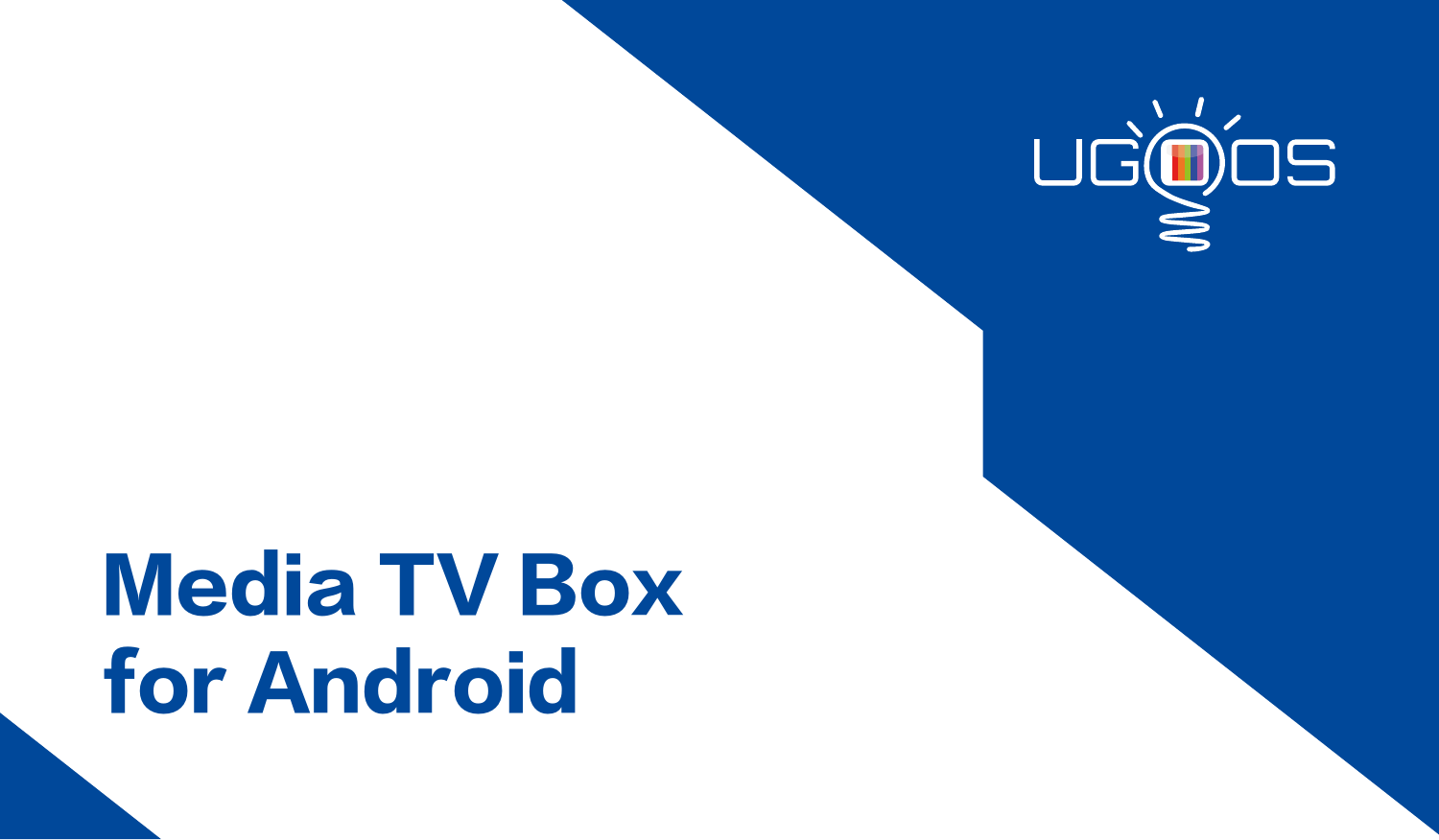### **Device Connection Language & Input**

### **• Device Connection**

Connect device using HDMI cable: insert cable in LCD TV or other display and connect with device another side. Choose HDMI source in TV settings in order to get the signal from HDMI port (please refer to the manual of your TV):

Power adapter connect

For TV Boxes use power adapter from packing box.

For TV Dongles use micro USB power adapter from packing box; USB Host interface use 2.4 GHZ equipment. Be sure you use proper power adapters are compatible with devices and your electrical system.

### **• Start using**

#### **1. Boot:**

Plug in, the device will automatically boot.

#### **2. Operating instructions:**

Boot into the main interface, use RC or mouse to operate. For mouse: left key is «confirmed», right key is «return», and scroll mouse wheel is «up and down the page».



(Photo for reference only, please prevail in kind)

#### **3. Change language / input method:**

Run settings - > Preferences - > Language, select the desired language.

Run settings - > Preferences - > Keyboard, choose desired keyboards and change input settings.

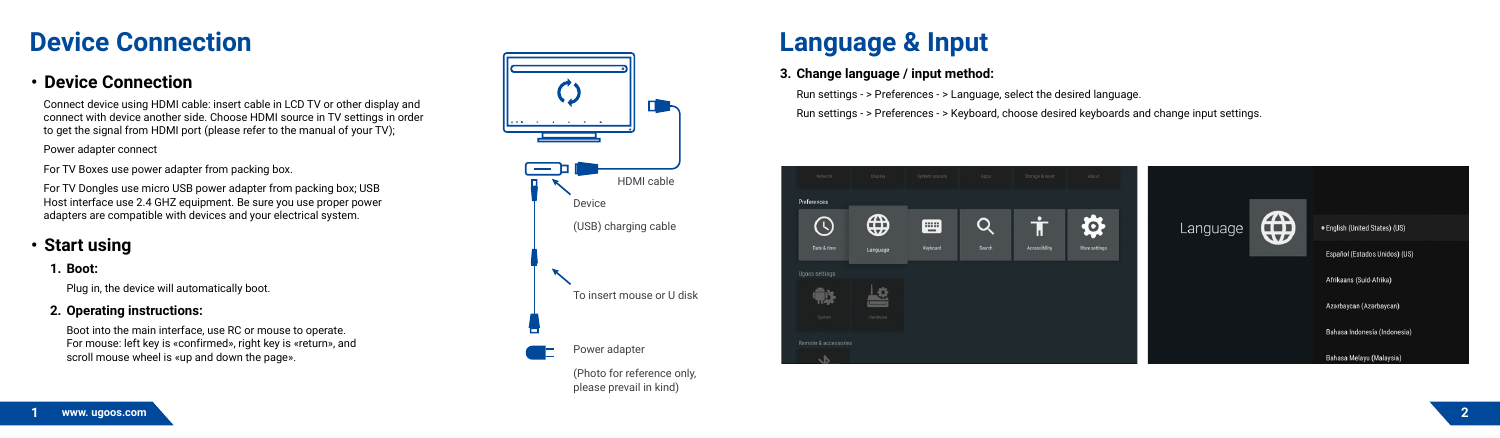### **Connect WI-FI**

#### **4. Connect Wi-Fi:**

Run settings - > Device - > Network- > Wi-Fi, choose available network and proceed to connect.



# **Applications**

#### **5. Install Applications**

#### **APK Install**

Method one: use file manager, find the APK file you have downloaded, click to install. Method two: directly download in browser, use Play Store or other APK markets to install.

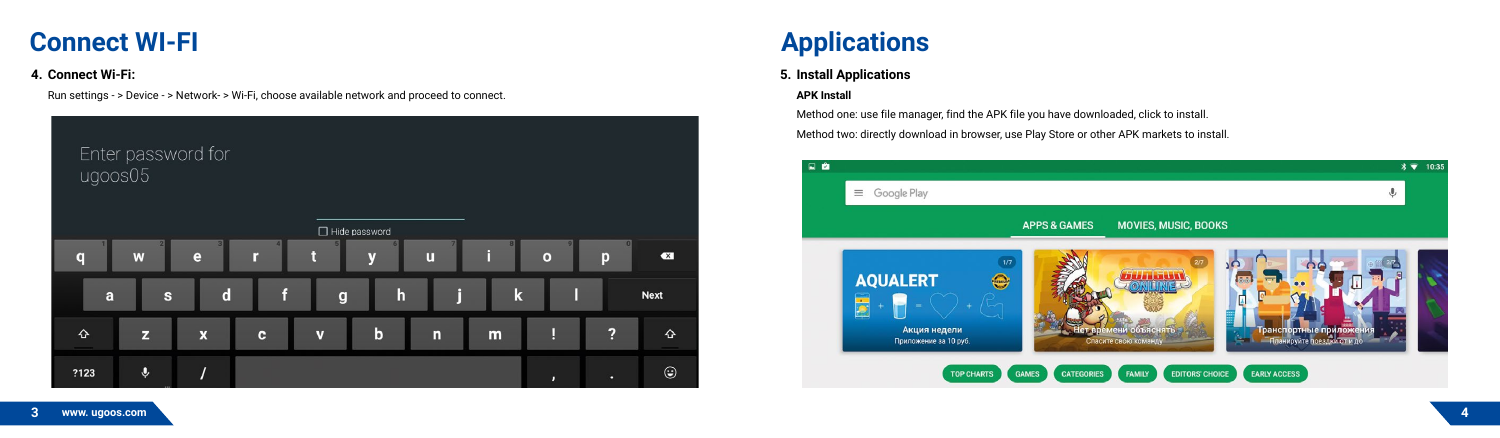### **Applications**

#### **APK Uninstall**

Run settings - > Device - > Apps, choose apk you want to delete and click to uninstall program.



### **Internet**

#### **6. Internet:**

Run Apps -> Browser, input the website address.

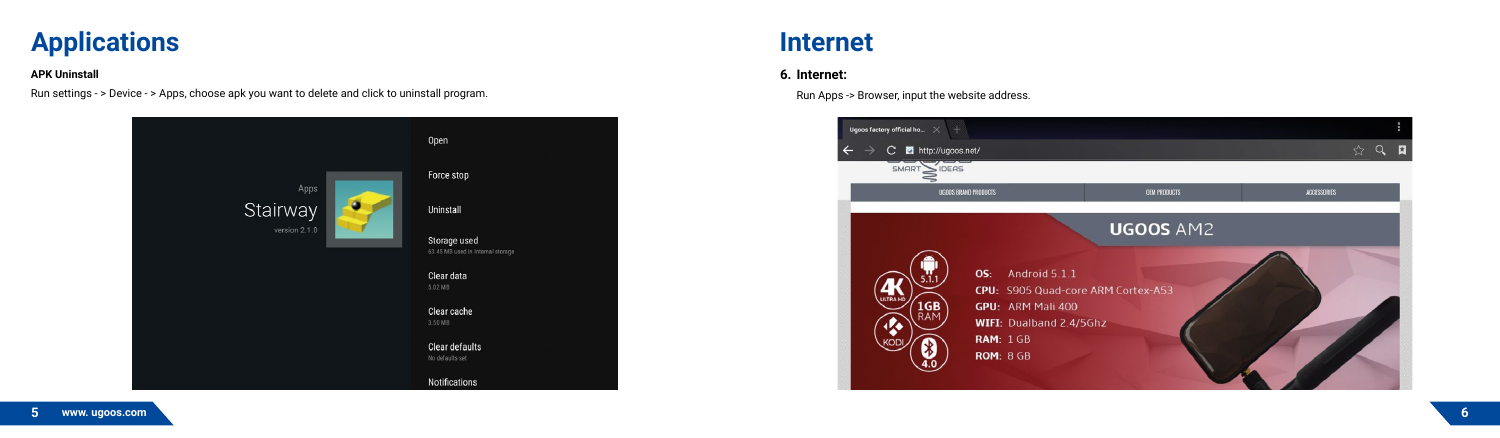### **Movies Games**

### **7. Enjoy movies**

Method one: Run Apps -> Video player -> Choose video in the playlist (confirm equipment have movies). Method two: online movies in a browser or installed video player software (such as YouTube, Vimeo, etc.).



#### **8. Games**

Install Games like applications using Play Store and other application markets or directly install games' APKs.

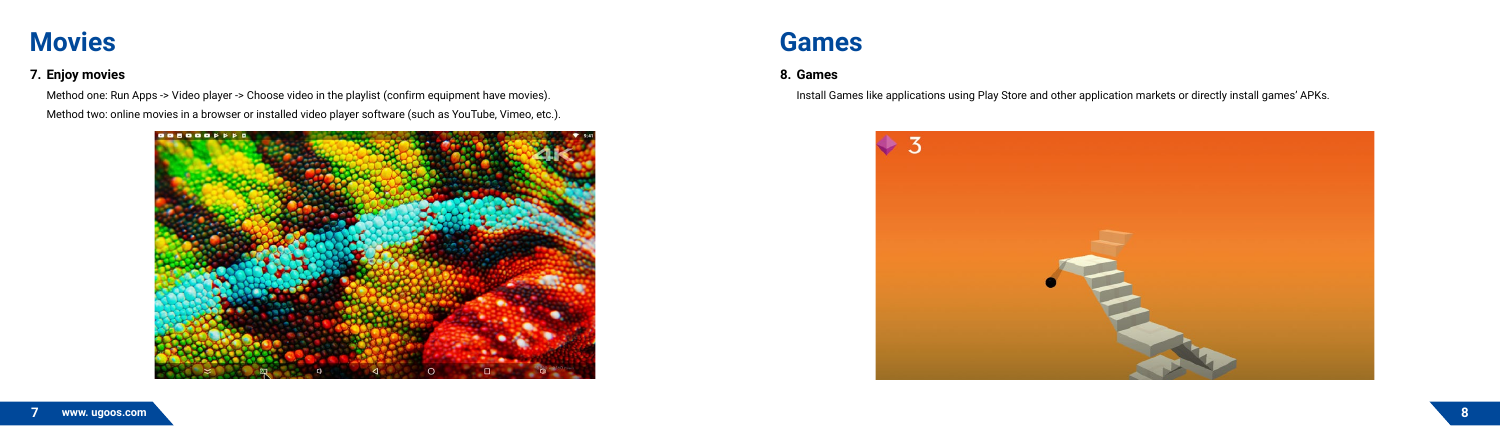### **Use Smartphone**

#### **9. Ugoos settings.**

Fireasy Wireless Assistant

Users can control TV Box, play Android games with your mobile device being a wireless game pad and share media resources with Ugoos Box through the application.

You can activate Fireasy assistant from settings menu: Settings -> Ugoos Settings -> Wireless Assistant.

Mobile application for IOS and Android devices you can download from ugoos.net/remote/ or scan QR code



### **Samba Server**

File Server gives ability to share video/media/files in local network.

Run settings - > Ugoos settings - > File server, set your own login and password for secure server or set it open for all local network.

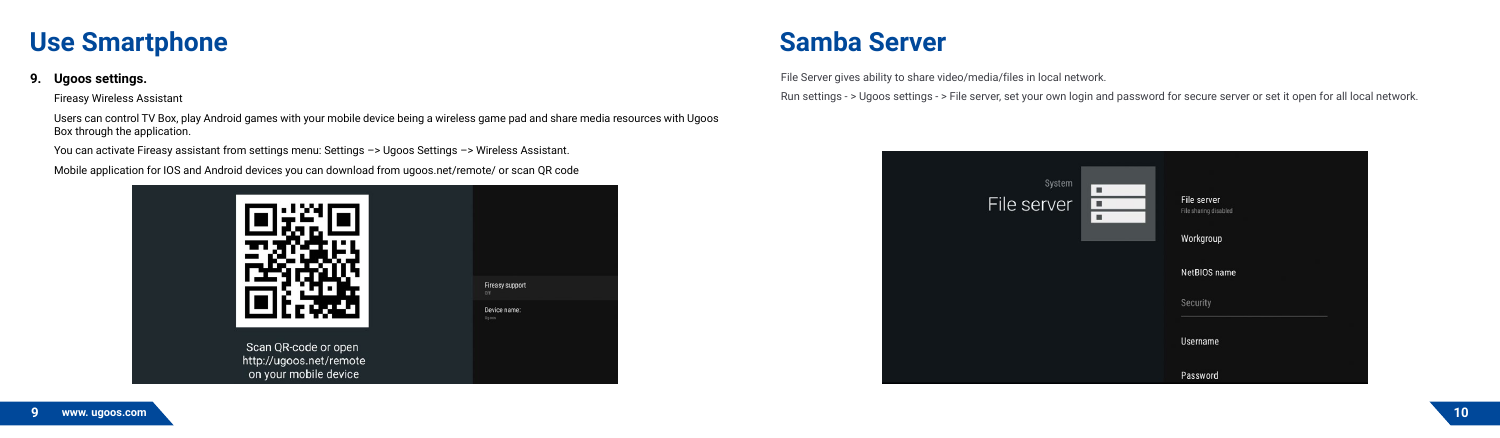### **Gamepad Settings**

Г

Ugoos Gamepad Settings - gives ability to use custom gamepads to control TV Box and customize buttons/axes. First, connect your gamepad then,

Run settings - > Ugoos settings - > Gamepad settings, choose your gamepad in upper box and proceed setting buttons or axes.

| <b>Gamepad Settings</b> |                         |                       |                     |  |           |                         |                    |  |
|-------------------------|-------------------------|-----------------------|---------------------|--|-----------|-------------------------|--------------------|--|
|                         | Save profile            | <b>Reset settings</b> | Delete profile      |  |           | Help                    | Settings directory |  |
|                         | <b>Buttons settings</b> |                       |                     |  |           |                         |                    |  |
|                         | A                       |                       | B                   |  |           | C                       |                    |  |
|                         | X                       |                       | Y<br>L2             |  |           | z<br><b>START</b>       |                    |  |
|                         | L1                      |                       |                     |  |           |                         |                    |  |
|                         | R1                      |                       | R2<br><b>THUMBL</b> |  |           | SELECT<br><b>THUMBR</b> |                    |  |
|                         | MODE                    |                       |                     |  |           |                         |                    |  |
|                         | DPAD_UP                 | DPAD_DOWN             |                     |  | DPAD_LEFT |                         |                    |  |
|                         | DPAD RIGHT              |                       |                     |  |           |                         |                    |  |

## **Daydream**

Daydream settings helps to choose action for standby device. Run settings - > Device - > Display - > Daydream, choose action for daydream and additional action if need.

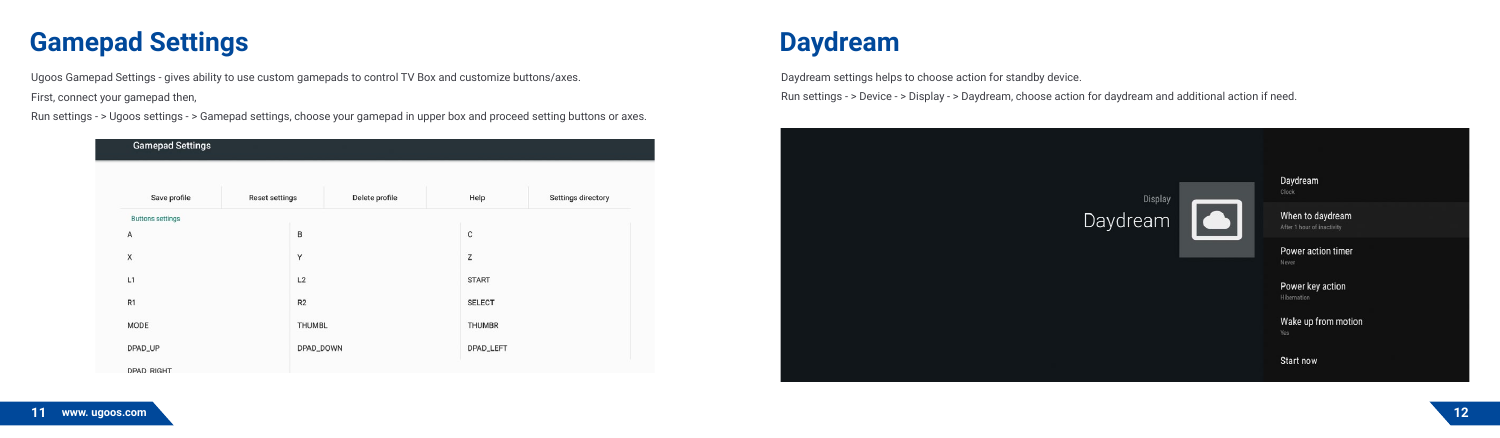### **Hardware Monitor**

Displays main volumes and information about TV Box processing.

Run settings - > Ugoos settings - > HW Monitor, choose which volumes you want to see in upper bar.



### **Additional Information**

Due to different SoC in Ugoos devices and frequent updates, some information about settings can be changed.

Please check all latest news about Ugoos:

**ugoos.com/blog facebook.com/UgoosLtd twitter.com/UgoosLtd**

**13 www. ugoos.com 14**